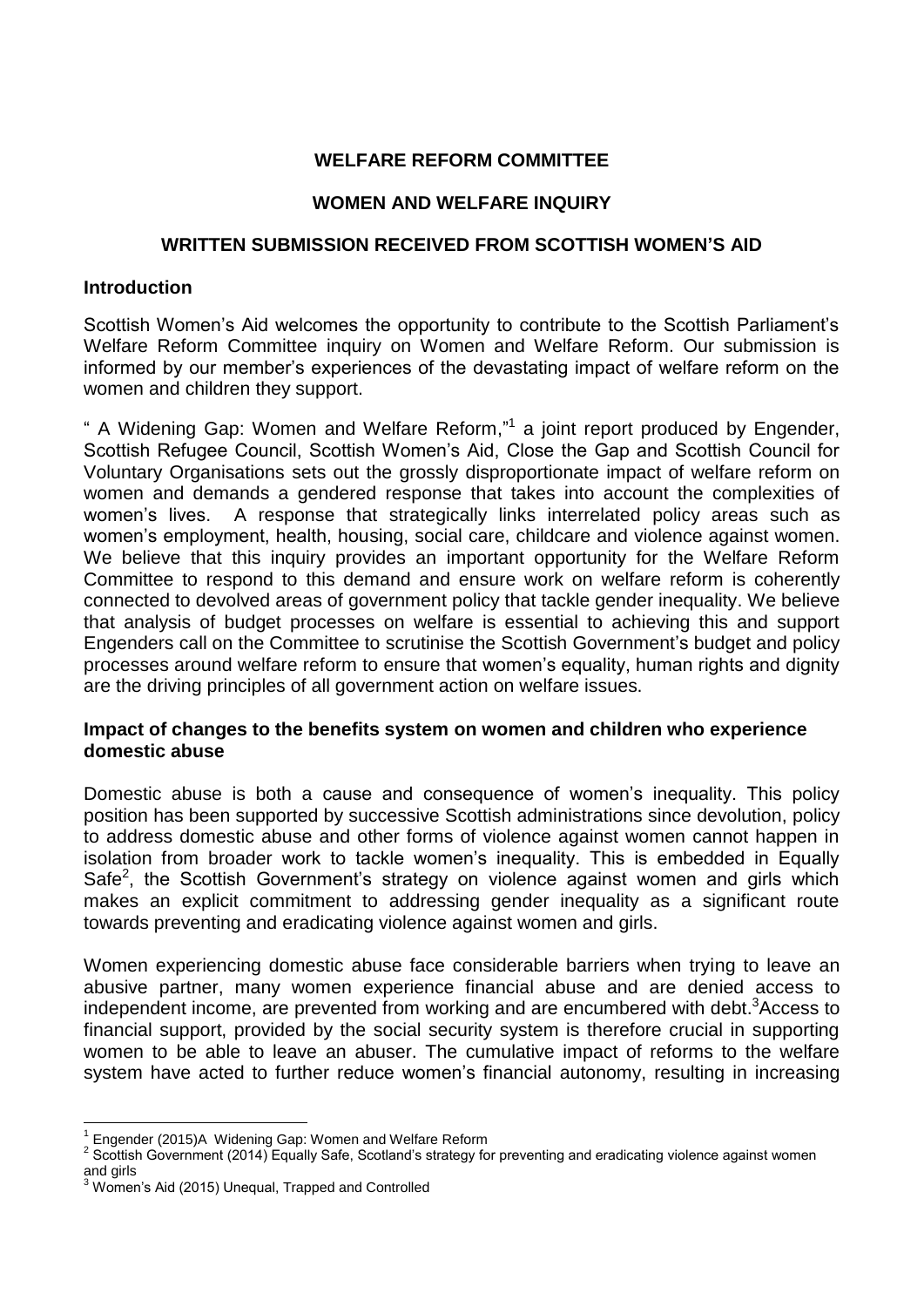poverty and insecurity for women and their children and creating increased risk of women and their children remaining with or returning to the abuser.

**Universal Credit,** which replaces benefit payments paid separately to each member of a couple, with a single monthly payment to one claimant in the household will further increase the opportunity to create financial dependency. The devolution of some powers over welfare, particularly in relation to Universal Credit offers the Scottish Parliament the potential to better support women experiencing domestic abuse, by varying the single householder and monthly payment arrangements, which undermine women's safety.<sup>4</sup>

# **Impact of specific changes and challenges**

# **Process and delays**

Changes to both benefit entitlements and claims processes have severely affected women who have experienced domestic abuse, failing to take into account the impact of domestic abuse on women's physical and mental health, confidence and self-esteem, need for safety, a place to live and responsibilities for childcare.

For women claiming benefits challenges exist across the system; these start from the inherent difficulties in making a claim as a result of the change to an online system. While 'vulnerable' claimants can make claims by phone – in practice they are discouraged from doing so. The complexity of the system results in delays and gaps in payments, this particularly impacts on women who have left an abusive partner and apply for benefit to be transferred to her name or when transitioning from one benefit to another. It takes on average 16 weeks for child benefit, to be transferred and can take up to 42 weeks for EU migrant women. This increases women and children's poverty and a consequent reliance on food banks and the emergency destitution supplies and funds that Women's Aid groups now operate.

*"Delays in claims being processed and sanctions are having a massive impact on women and their children, we are using food banks more regularly than we were previously and we have to subsidise living costs for more women than we were previously required to. In the last year we had to write off just under £3000 in loans provided to help women buy essentials and in unpaid electricity/gas costs as women did not have access to funds."*  Ross-shire Women's Aid

# **EU migrants**

Restrictions to entitlement to benefit for EU migrants are having a devastating effect on women when separating from an abusive partner. EU migrants have to have a "right to reside" to be able to claim means tested benefits. Women whose only right to reside is as a Jobseeker can only claim JSA for restricted periods unless they can demonstrate a genuine prospect of work and since 2014 women whose only right to reside is as a jobseeker cannot claim housing benefit. Lack of entitlement to housing benefit also means that women in this situation cannot access refuge accommodation, as refuges are reliant on housing benefit to cover rental costs. EU migrant women in this situation are therefore not able to get financial support in order to leave an abusive partner or be able to access the safety of refuge.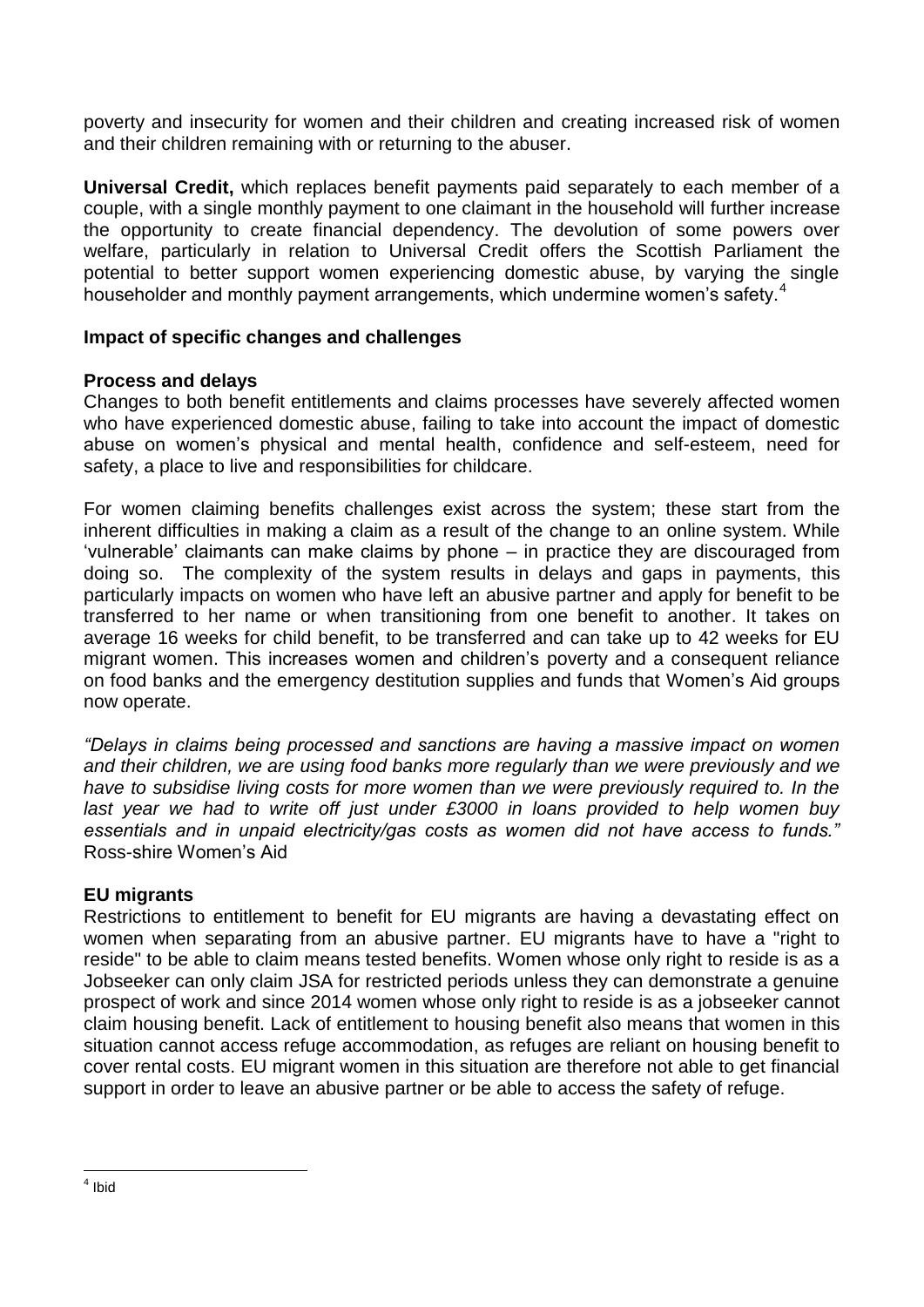*"Many women using our service are no longer entitled to housing benefit, whereas they would have been previously. In addition many have had their eligibility to benefits stoppedin the case of income support or ESA, or time limited (JSA). This has meant that nine women presently using our Bilingual support service have been directly affected by these reforms. One woman has already had her benefits stopped and is about to be evicted from her home due to not being eligible for housing benefit. Another woman, who has two children, is also facing eviction proceedings in the near future."* Perthshire Women's Aid

#### **Employment Support Allowance (ESA) and Personal Independence Payments (PIP)**

Assessments for ESA and PIP cause increased stress and anxiety and exacerbate women's pre-existing health problems. These assessments focus on women's ability to complete physical tasks and fail to take into account the impact of domestic abuse on her mental health. <sup>5</sup> Women who have had to move address to leave an abusive partner and register with a new GP are often unable to provide sufficient evidence to support their application. As a result applications are often unsuccessful and women require advocacy and support to make an appeal.

Recent tightening of the of eligibility criteria for ESA also discriminates against women with mental health issues. The Directors of Public Health in Scotland have criticised the new screening system for ESA claimants on the basis that it places additional requirements on women to prove their exceptional level of need, and may put women at risk of self -harm and suicide.<sup>6</sup>

"*I am experiencing trauma, severe depression and anxiety as well as physical conditions I first claimed ESA in 2010, this took almost 15 months to be processed, at this point I was put onto the work related rate until the DWP decided to call me in for another ATOS examination their report stated completely the opposite to what the reality of my condition is. This decision has placed me in an intolerable social and financial situation and only adds to the mass financial difficulties and shortage of income I currently have. Unlike before, the rules now do not allow me to continue to claim even the basic level of ESA, whilst I await an appeal date. I have had to claim JSA of just £71.70 per week instead of the ESA work related amount of £100.15 a shortfall of £28.45, this has severely impacted on me"* 

Ross-shire Women's Aid

#### **Jobseeker's Allowance and sanctions**

The impact of domestic abuse on women's ability to fulfil job seeking conditions was recognised with the introduction of the Jobseeker's Allowance Domestic Violence Easement (JSA DV easement). This exempts some victims of domestic abuse from job seeking conditions for up to 13 weeks. However women are not routinely informed about the easement despite recommendations made in the DWP's own research.<sup>7</sup> In our survey of Women's Aid workers carried out in June 2014 we found that Jobcentre staff had very little knowledge of the JSA DV easement. Women's Aid workers reported that women were

 5 http://www.scottishwomensaid.org.uk/sites/www.scottishwomensaid.org.uk/files/ImpactofDAonWomensHealth.pdf

<sup>&</sup>lt;sup>6</sup> Changes to ESA will discriminate against women – statement from Scottish Directors of Public Health, March 2015 <sup>7</sup> [https://www.gov.uk/government/uploads/system/uploads/attachment\\_data/file/207907/843summ.pdf](https://www.gov.uk/government/uploads/system/uploads/attachment_data/file/207907/843summ.pdf)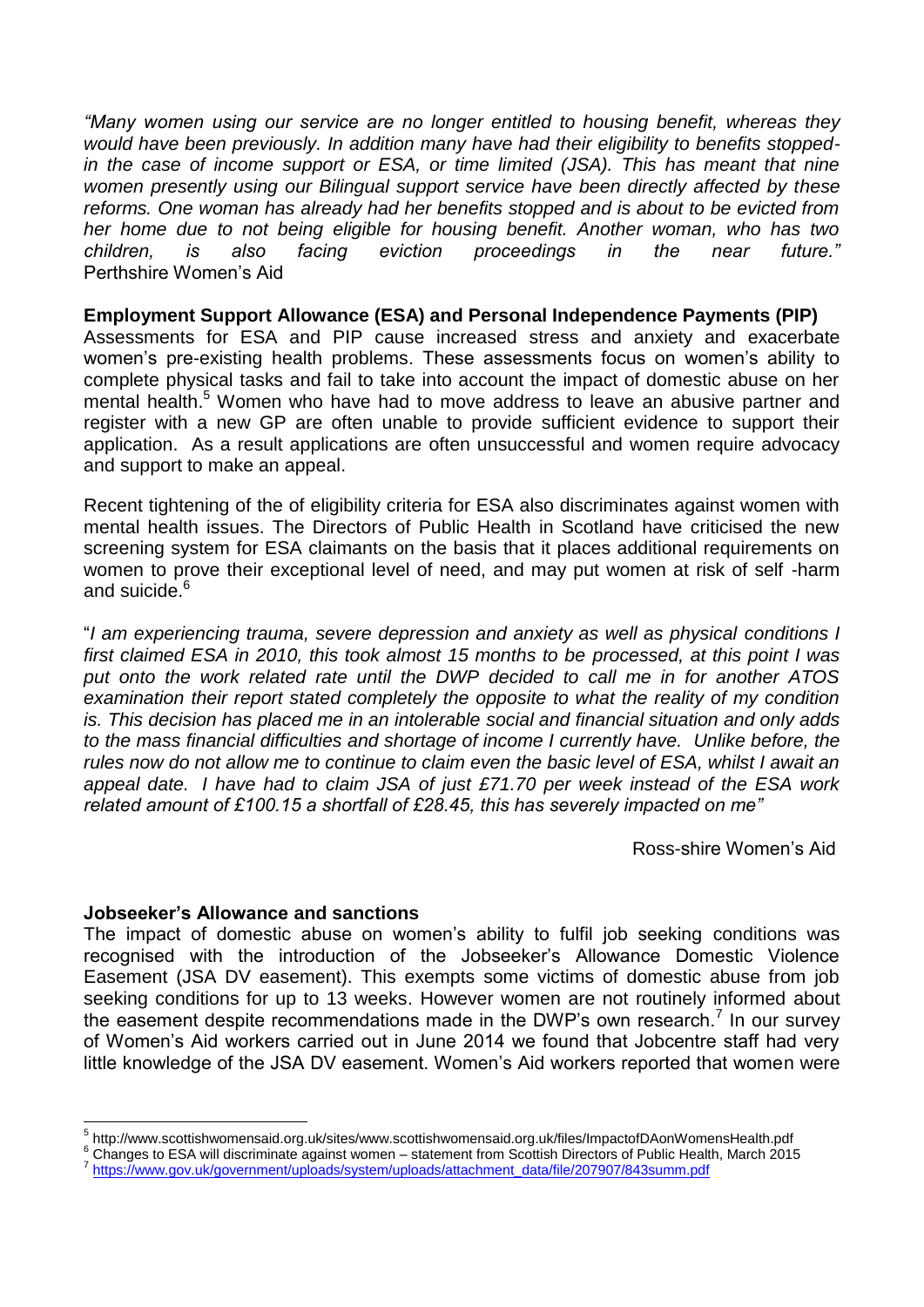informed about the easement by Jobcentre staff in only 15% of the cases they dealt with. This results in women being sanctioned as they are unable to fulfil job-seeking activities.

"*Last week I supported a woman to make an application for JSA DV Easement over the phone to the DWP, after holding for 30 minutes I was told by the advisor that she didn't know about any DV Easement, she went to check with her Supervisor, who also didn't know about it and told me I would have to phone another number as they couldn't process this claim – causing the woman I'm supporting even more anxiety and distress.*"

## Glasgow East Women's Aid

Women's Aid groups report that the women they support are sanctioned as they are unable to fulfil job seeking requirements because of the impact of domestic abuse on their health, where is no available childcare, when their children are sick or where they have language or literacy difficulties.

*"A woman we are supporting whose first language is not English was to be sanctioned as the Job Centre Plus felt she was not recording her job search to their satisfaction. We advised the Jobcentre that she was searching but struggled to record the information in a format that met their requirements. If this woman did not have support, she would have been sanctioned*."

Dumbarton Women's Aid

# **Scottish Welfare Fund**

Women and their children who have had to move from their home as a result of domestic abuse are reliant on the Scottish Welfare Fund (SWF) to be able to refurnish a new home. While some of our members report that the SWF has improved how women access community care grants, with less intrusive information required and applications processed more quickly. In many areas our members report that the administration and assessment process of the SWF is challenging for the women they support. Some local authorities require applications to be made online and are reluctant to accept telephone or written applications. Most local authorities provide goods and vouchers, rather than cash payments, removing women's choice in how they furnish their new home and instead are given "institutional furniture". Assessment decisions are often inconsistent and judgemental, with women without children or whose children currently do not live permanently with her, 'allowed' only a single bed, a single chair and carpeting for one room, which women have described as humiliating.

Delays in processing community care grants (CCG) combined with lengthy waits for deliveries of furniture cause difficulties with housing benefit claims. This results in women starting tenancies with rent arrears. As a CCG will not be processed until a tenancy agreement has been signed, but women are unable to move into a tenancy with no furniture and housing benefit will not be paid until she is residing in the property.

**Housing benefit –** the bedroom tax and shortage of one bedroom properties means women have to stay much longer in a refuge. While some local authorities will use Discretionary Housing Benefit (DHP) to cover the cost of an additional bedroom for women leaving refuge, others don't and the continual re-application process also causes uncertainty and additional anxiety rather than the security and stability that women need at that time.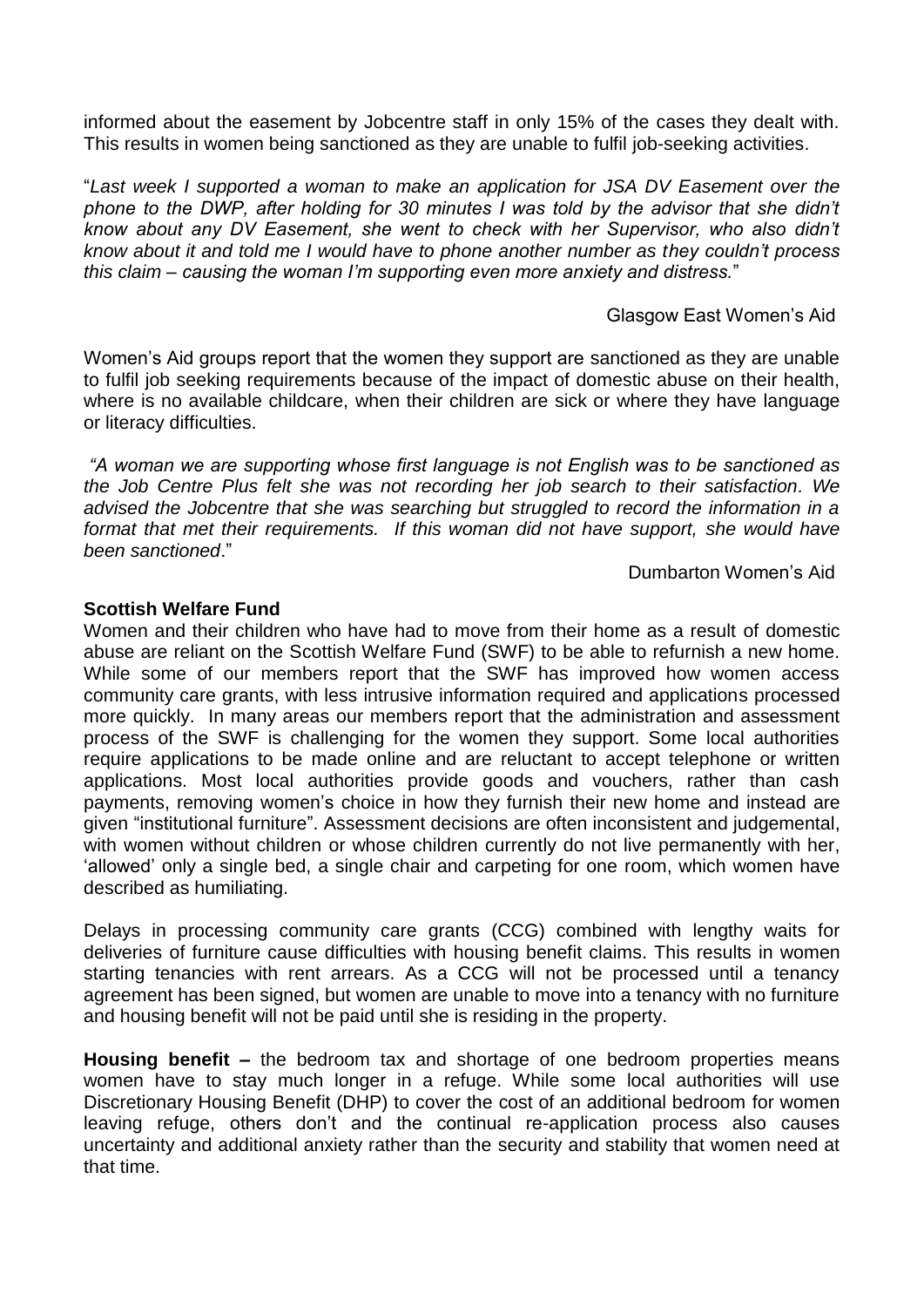*"Ms E had been in a Women's Aid refuge for 26 months waiting to be rehoused. As a single woman she needed a one bedroom flat and only two bedroom properties were available. Eventually she had to accept the offer of a two bedroom property and was informed by the housing officer that she would be liable for the bedroom tax. She applied for and received DHP but has to re-apply every 3 months and has been told that she may or may not continue to receive it. As a result Ms E continues to feel insecure and anxious and this does not provide any real kind of basis for her to be able to rebuild her life*."

Glasgow East Women's Aid

## **Impact on services**

Welfare reform has had a major impact on Women's Aids already overstretched and underresourced services.<sup>8</sup> The increased complexity and difficulties of the benefits system, incorrect decisions, the need for online or phone applications, increase in applications for reinstatement and appeals, place more demand on services to support women to navigate and challenge the system. Ensuring women and children's basic needs for food, clothing, rent and heat and light are met takes increasing precedence over dealing with their emotional support needs. Measures to mitigate the impact of welfare reform on women need to ensure that gender sensitive services are properly resourced to respond to this demand.

# **Recommendations**

**.** 

Primary responsibility for welfare reform lies with the UK Government, but there are specific actions that the Scottish Government can take to mitigate the impact on women and reduce the risk of further harm. These are set out in our joint report, 'A Widening Gap', and noted below.

# **Recommendations to the Scottish Government**

- 1. Develop a clear action plan to mitigate the impacts of welfare reforms on women, which is linked to devolved policy on gender equality, women's employment, social care and childcare.
- 2. Specifically monitor emerging impacts on rural, disabled, older, migrant, refugee and BME women, lone mothers and unpaid carers.
- 3. Mainstream gender analysis and human rights in the Welfare Funds (Scotland) Act regulations and guidance and target uptake by women.
- 4. Ensure the Scottish Welfare Fund respects women's choices and dignity and hold local authorities accountable for delivery of such an approach.
- 5. Ring-fence funding for community-based women's organisations to provide gender sensitive services relating to welfare reform, as part of a broad shift to strategically link the Equality Budget Statement and the Draft Budget.
- 6. Invest in employability services for women forced into or out of the labour market as a result of welfare reform, including tailored services for groups such as refugee and disabled women, unpaid carers and former carers.

<sup>&</sup>lt;sup>8</sup> Scottish Women's Aid (2014) Measuring the impact of Funding cuts on domestic services for women and children in **Scotland**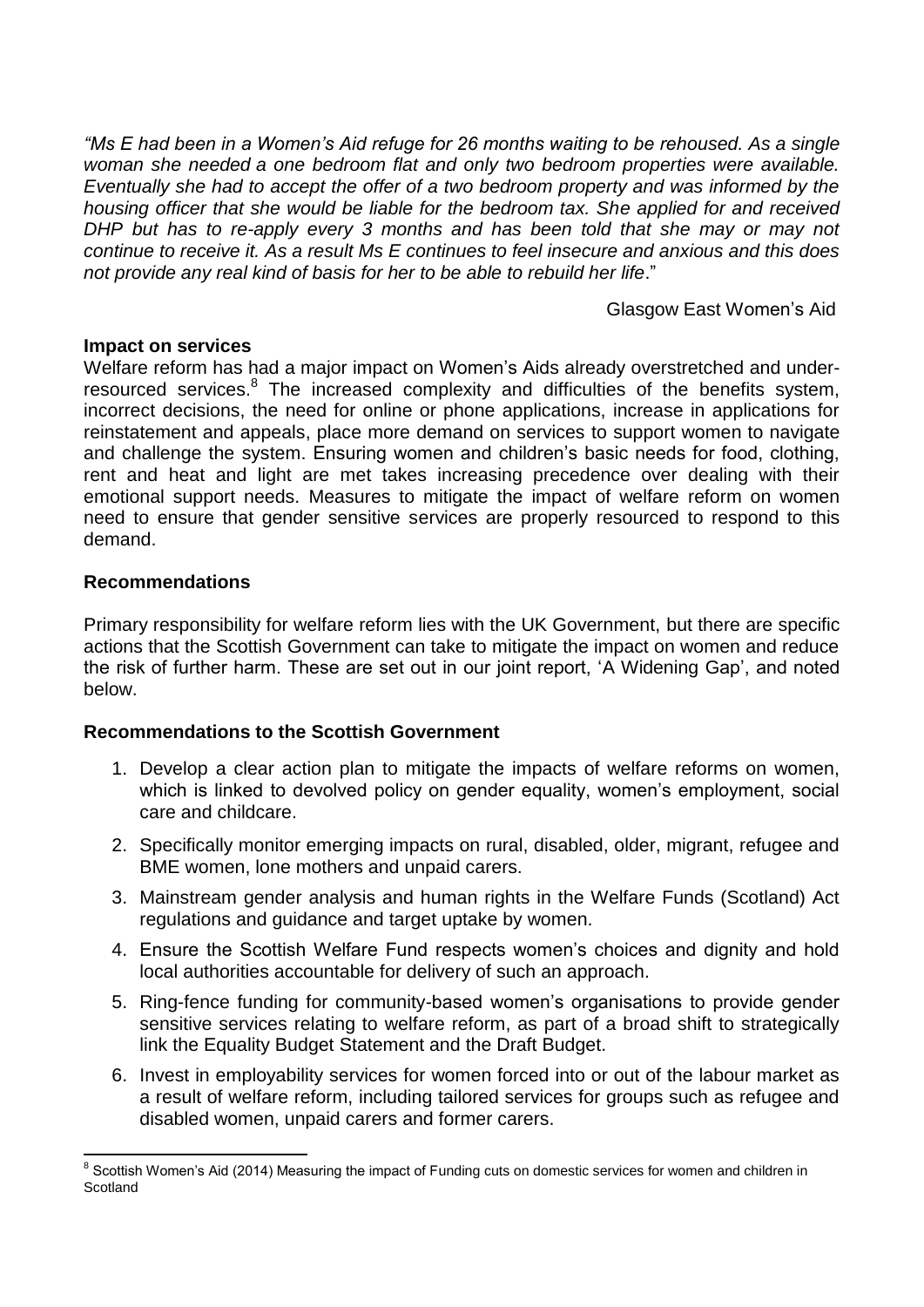- 7. Hold local authorities accountable over the delivery of Discretionary Housing Payments to ensure consistent access to safe accommodation for women.
- 8. Extend the Domestic Violence Rule to all women subject to immigration controls to ensure EU migrants who have been subject to domestic abuse are able to apply for a Destitution Domestic Violence Concession (DDV).
- 9. Introduce measures to guarantee that women with insecure immigration status have access to safety and protection where a relationship in which their immigration status is dependent on their partner breaks down.
- 10.Provide funding to ensure women are able to access refuge accommodation regardless of their entitlement to housing benefit.

#### **Devolution of powers over welfare**

- 11.Embed gender and human rights analysis throughout the process of further devolution, including through the work of the Joint Ministerial Working Group on Welfare or successor body.
- 12.Improve the quality of equality impact assessments and ensure that they are not post hoc, but shape design of any new legislation and programmes.
- 13.Consult different groups of women who have been impacted by welfare reforms throughout the design of any new legislation and delivery systems.
- 14.Hold the UK Government accountable to the Smith Commission Agreement and deliver a Scotland Act that provides for maximum flexibility on employment support and the creation of new benefits.
- 15.Push for the rollout of Universal Credit and Personal Independence Payment to be halted in Scotland, until the current process of devolution is complete.
- 16.Push for devolution of administrative powers over Universal Credit to be taken out of primary legislation and expedited to the Scottish Parliament.
- 17.Use the power to create new benefits to reinstate lost entitlements for carers and parents.
- 18.Implement the Smith Agreement commitment to consider the devolution of asylum support, advice and housing to the Scottish Parliament, and in so doing, end administrative delays that leave refugee women destitute.
- 19.Innovate with newly devolved work programmes to support the needs of women seeking work and diverge from existing employability models that replicate gender segregation in the labour market.
- 20.Use new powers over employment support and benefits to mitigate some of the worst impacts of conditionality, sanctions and services delivered by Jobcentre Plus, where possible.
- 21.Link new powers over benefits for disabled people and carers to carers legislation and strategy, and review how devolved services impact on women's equality before new powers are taken forward.
- 22.Use the opportunity offered by the devolution of new powers to reimagine the services needed to better support the groups that they serve.